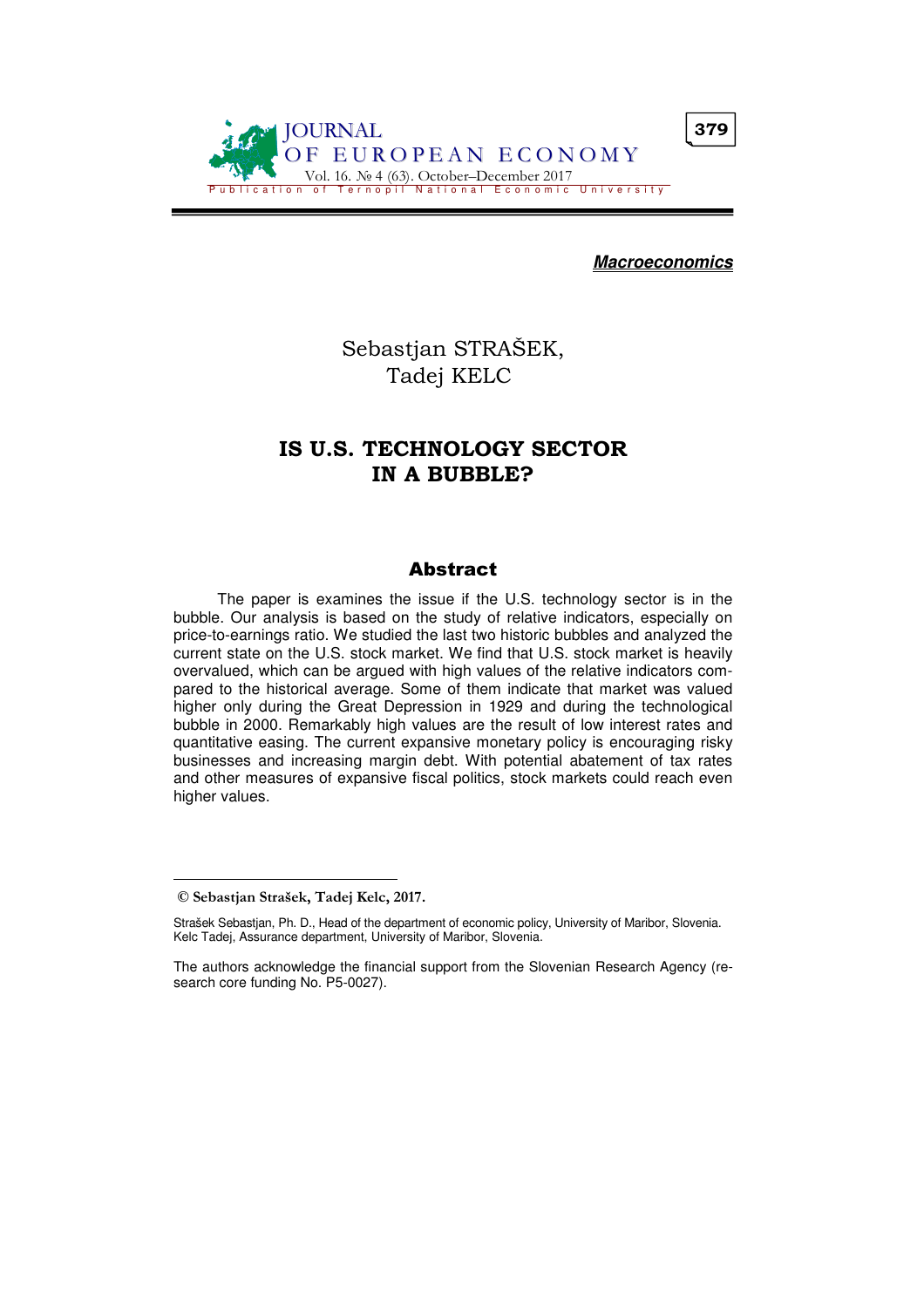## Key words:

Bubble, technology sector, Price-to-earnings ratio.

**JEL:** W32, G01, G12.

## Introduction

A stock market bubble is an investment phenomenon, which is very difficult to clearly define, as it is connected to the psychological factors and behavior finance. The closest definition would be that bubble is a situation where the price of an asset exceeds its fundamental value by a large margin due to investors buying behavior and the disregard of the internal or fundamental value. Exaggerated optimism and speculation can raise stock markets to the heights, but such a situation is not sustainable in the long run and sooner rather than later, the stock market collapse.

At present, the technology sector is, by market capitalization, the leading sector in the U.S. The technology sector gained importance with the development of the Internet in the mid-1990s. Technology makes progress and innovation, so almost every sector depends on technology and consequently from technology companies. Due to the importance and different characteristics of the companies in the technology sector, technological shares are often the ones that cause euphoria and drag the whole stock market upwards. The best example is the year 2000, when technological shares were the cause for formation of the bubble, and consequently, a stock market collapse. U.S. economy has suffered few asset bubbles in their history and recent history includes two of the most consequential ones. First was the dot.com bubble and second was the housing bubble in 2007-2008. Both have emerged in a fairly close history and in economic conditions, which are at least a bit similar to the actual trends. In the present, some similar samples from both bubbles appear, so these two bubbles will be a good comparison for analyzing the current state of the market and finding out if the technology sector is in a bubble.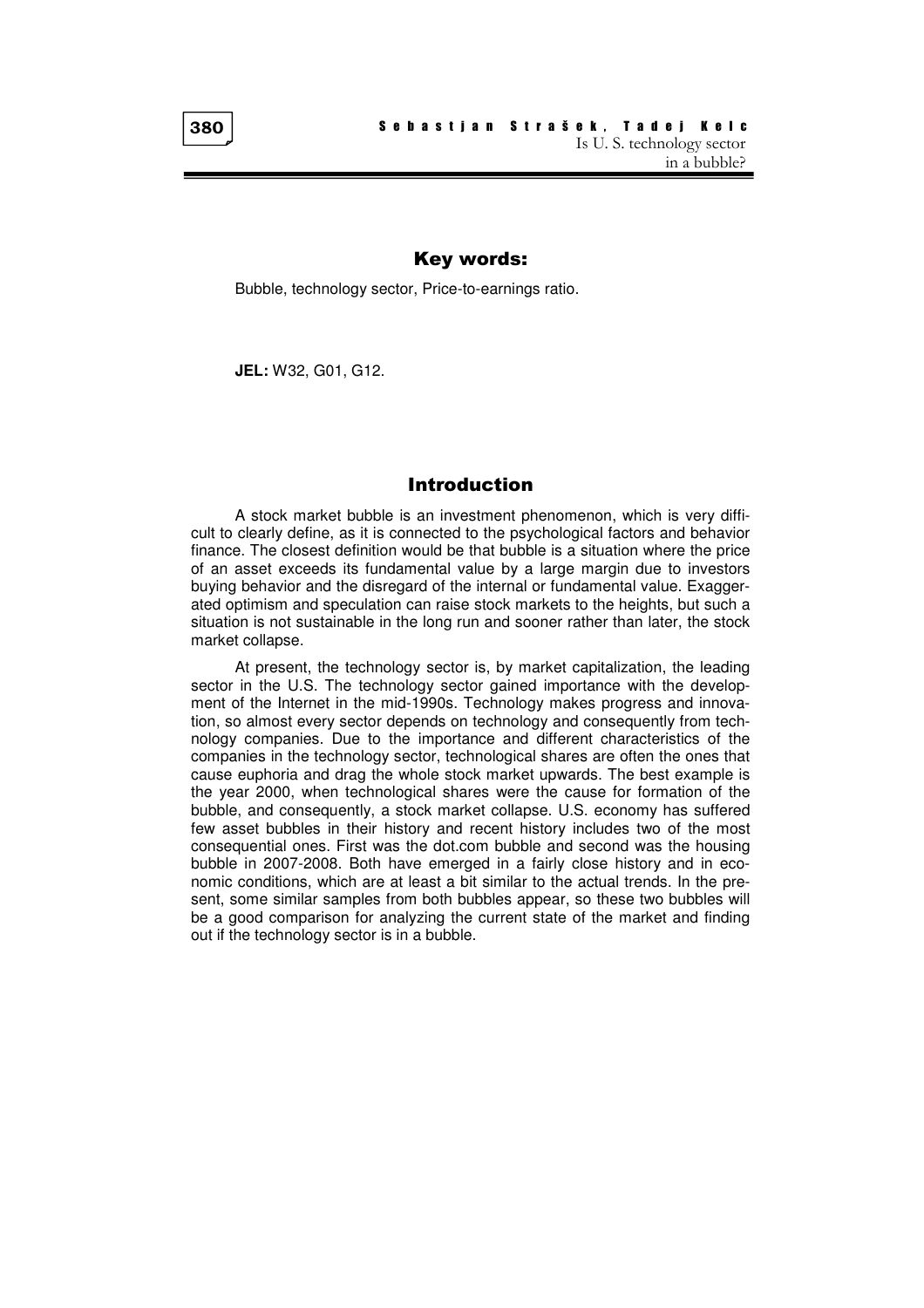The paper is organized as follows. After introduction we present in section 2 literature review and theoretical backgrounds. Section 3 examines relative indicators in a bubble. Section 4 concludes.

# Literature review and theoretical background

The issue of stock market bubble is one of the most discussed economic phenomenon in recent economic literature. Shiller (2005) defines a speculative bubble as: »an unsustainable increase in prices brought by investors buying behavior rather than by genuine, fundamental information about value«.

A stock market bubble appears in the time of optimism on the stock exchange and is the result of a herd instinct where investors are recklessly buying and generating high demand. Kindleberger (2005) defines bubble as increase in asset prices in the mania phase of the cycle. He claims that bubble involves the purchase of an asset, usually security or real estate, not because of the rate of return on the investment but in anticipation that the security or asset can be sold to someone else at an even higher price. The term 'the greater fool' has been used to suggest the last buyer was always counting on finding someone else to whom the security, real estate, or the baseball cards could be sold.

Statistically, the bubble can be defined as a 100 percent increase over a two-year period and a crash can be defined as a 40 percent decline in a two-year period. Since 1928 in the US, there were 40 episodes which have increased over 100 percent in the previous two years and in 21 of them the crash did occur in the next two years. After the first identification of the bubble the average return till the peak price is 30 percent, which confirms that it is hard to bet against the bubble, even if it can be identified correctly. This definition of the bubbles and crashes also proves that there is predictability of a bubble, since sharp price runups do predict a heightened likelihood of a crash. The probability of a crash after a 100 percent increase in the previous two years is 53 percent (Greenwood et al., 2017).

Hypothesis of an Efficient Market is one of the most important tools when investigating bubbles. Two main definitions in this theory are rational markets and unbeatable markets. Rational markets theory asserts that prices always reflect intrinsic values. Unbeatable markets theory assumes that in the longer term it is not possible to do above average returns assuming that investors know all the information at the time of their investment. The efficient capital market theory asserts that all available information is already included in the prices of securities. Therefore, the current price of the asset in the market always reflects the correct value of the asset, at all times. In capitalism, an effective capital market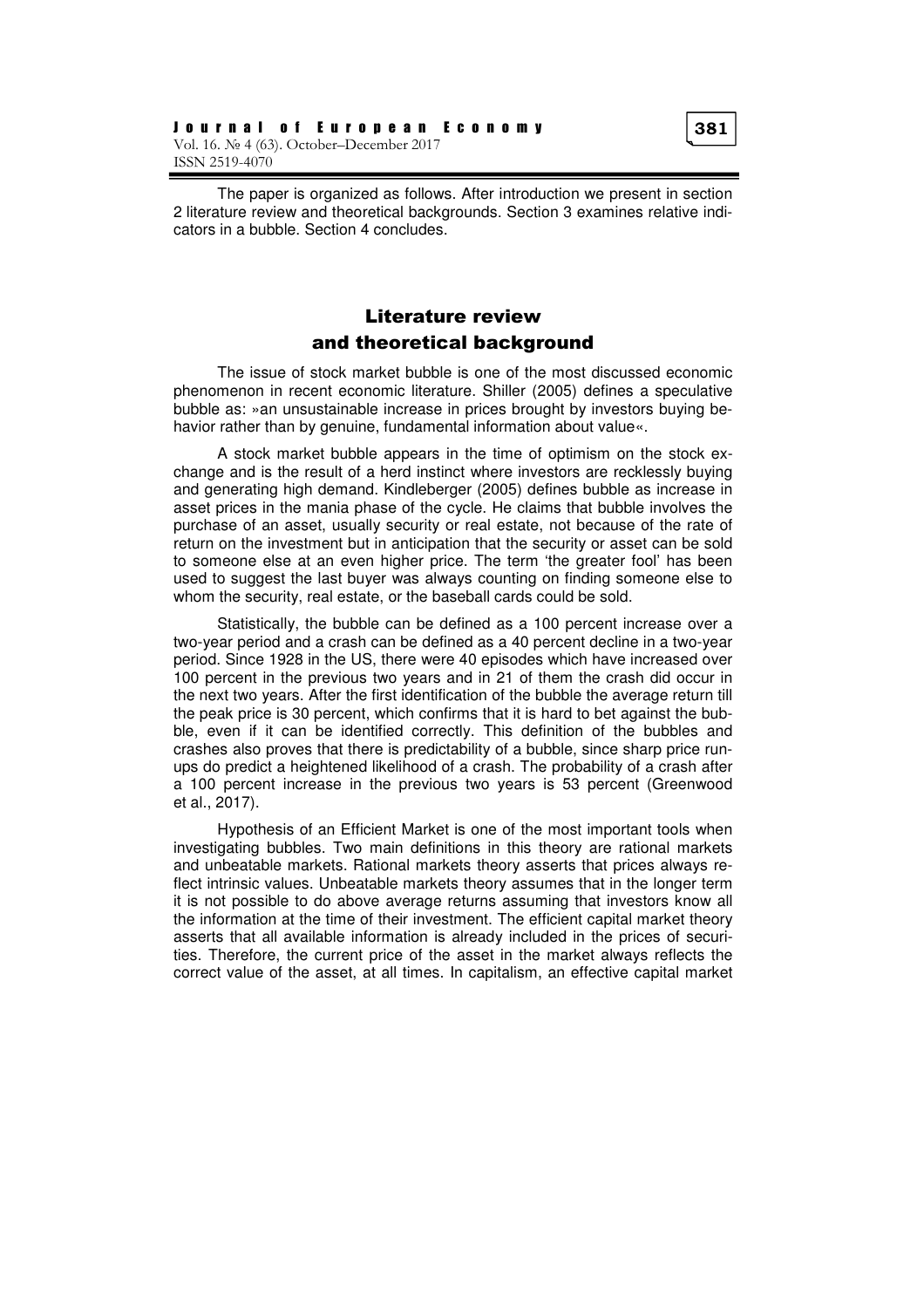plays a key role, where prices are accurate signals for capital allocation. Therefore, efficient capital market provides a fair price for all market participants (Fama, 1976).

The Hypothesis of an Irrational Bubble says that prices raise greedy expectations. Purchases and sales of investments are subject to psychological factors and irrational behavior, while the basic valuation rules are irrelevant to investors. Theory emphasizes that markets are ineffective, as reactions to given information are exaggerated, and the participants do not have all possible information. Prices on the market are primarily driven by investors who are optimistic and have no knowledge. As a result, there are fluctuations in the market and speculative bubbles. Non-Rational bubbles are associated with financial crises. Keynesian model says that the phase of euphoria and the recession phase are strongly linked. The seeds of the financial crisis should be planted just at the time of the euphoric phase of the stock market. The main role in the Keynesian model is played by uncertainty and limited information. Precariousness prevents the determination of precise internal values. In particularly uncertain times, when confidence in the economy is fragile, people rely on general opinion. They mimic others who may be better informed than themselves. The harsh instincts and psychology of the masses cause significant price changes. Because people realize that their expectations are built on dangerous, foreign foundations, the agreements are quite volatile and unstable (Baddeley, McCombie 2001).

Many of the experts have studied their perceptions of the stock market bubbles and they argue that the irrational behavior of investors is repeated periodically through the history of stock markets. In his work Manias, Panics and Crashes of 1978, Kindleberger defines a speculative balloon as a situation in which the relationship between the market and the internal value of the asset is broken as a result of over-inflated trading and unrealistic estimation. He says that the condition for the emergence of this situation is a novelty. As an example, the development of new technology or a sudden change in the political climate suggests great potential for profit generation. Skilled players enter the market, and with purchases raise the price of securities. But it's too little to develop the balloon. Their investments must be supported by purchases of other, less educated investors. Low interest rates that make cheap lending money for investment are the next necessary condition. If all the conditions are met, it follows the stock market boom, and speculation extends over the crowd, which usually do not appear on the market. New entrants have little experience and just greedy shopping. Rising prices are attracting new and new investors who inflate the balloon until demand is exhausted (Smith 2004).

One of the answers how the bubble can sustain itself is The Greater Fool Theory. As Cassidy (2002) explains, The Greater Fool Theory is when investors buy securities, even if they know that they are risky, because they believe that there will always be a greater fool, ready to buy their securities.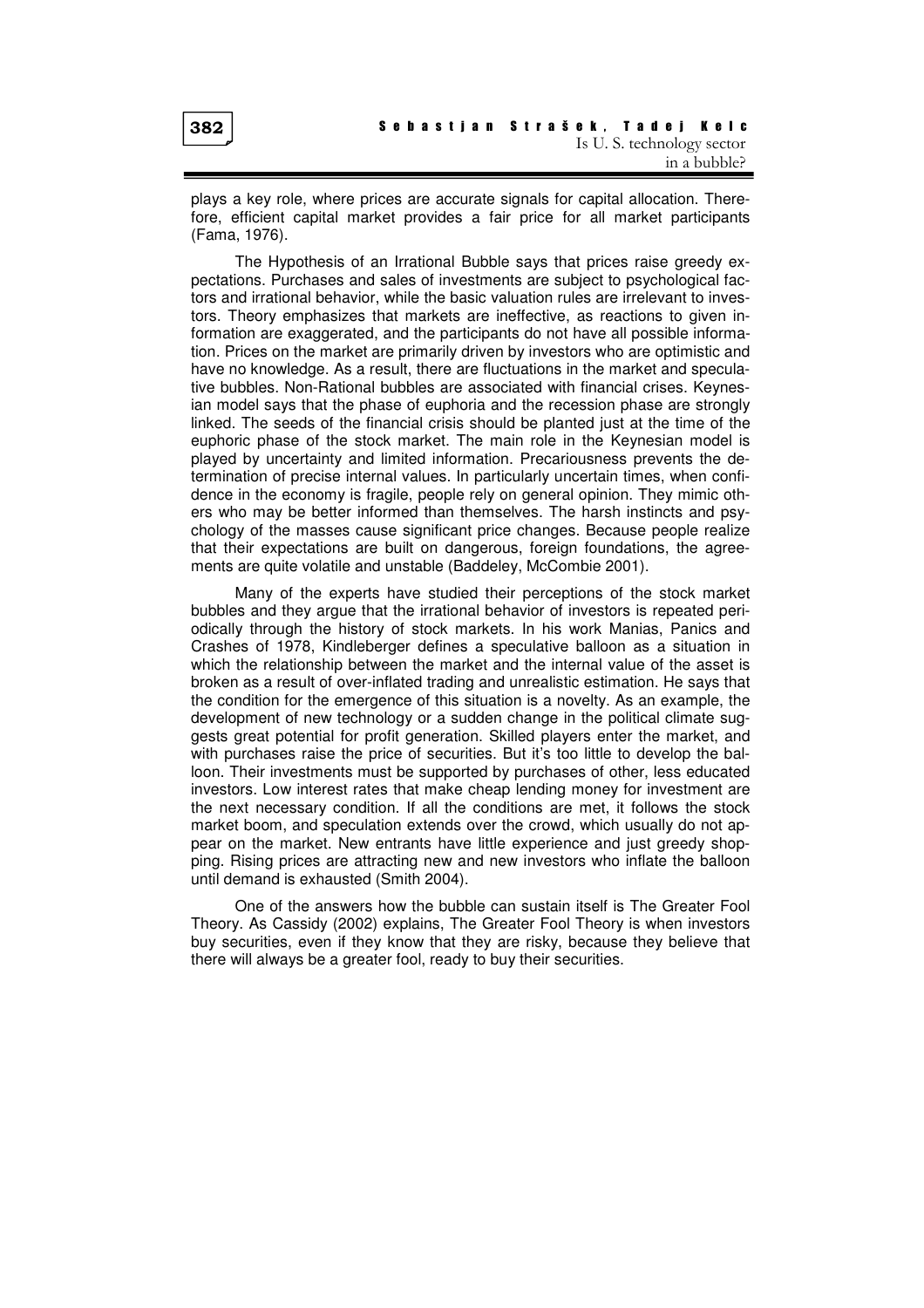The Hypothesis of Rational Bubble says that investors are fully aware of an asset's fundamental value. Therefore, rational bubble arises when investors knowingly raise prices above their internal value and persist in their positions, as they estimate that due to the positive effects that made them willing to raise prices. This can happen if expectations of future price appreciation are large enough to satisfy the rational investor's required rate of return. The stock price must grow faster than cash flow in perpetuity, to sustain a rational bubble (Lansing 2007).

The hypothesis of a rational bubble states that when the price deviates from the principles of fundamental valuation, a speculative bubble is created. For example, in the case of a share, sum of all dividend cash flows converted to the present value represents the internal value. There are some deviations and they should take place in the world of strong, homogeneous, rational expectations of some economic operators. There are predictions about subjective expectations, which on average coincide in some kind of objective probability distribution. So there is likelihood that a certain expectation will come true. The chance of the bubble remaining (probability π) or bursting (probability 1-π) is in the glass time period. Some investors play on this card, that they will keep the shares, because the likelihood that the bubble will not burst is greater than zero, over time, the price is again approaching the valuations. There are several factors which can determine the probability that the bubble ends, including the distance from the baseline valuation and the duration of the bubble. Blanchard and Watson allow the possibility that the bubble has an impact on the prices of other assets, but in general, the viewpoint of rational expectations ignores the complex connections that are present in real economies (Baddeley, McCombie, 2001).

Rational bubbles must always be positive, as the stock price must always exceed its fundamental value. In the real world this simply can not be correct or the definitions must be correct on average, because if rational investors expected the stock price to depreciate below its fundamental value, then they would not be willing to overpay for the stock in the first place, therefore, the bubble would never get started. Moreover, there must be an infinite number of rational investors. Otherwise, the market would eventually run out of rational investors who are willing to overpay now for an asset, to sell it in the future to another rational investor at a higher price. Some economists argue that conditions like these rule out the existence of rational bubbles (Lansing, 2007).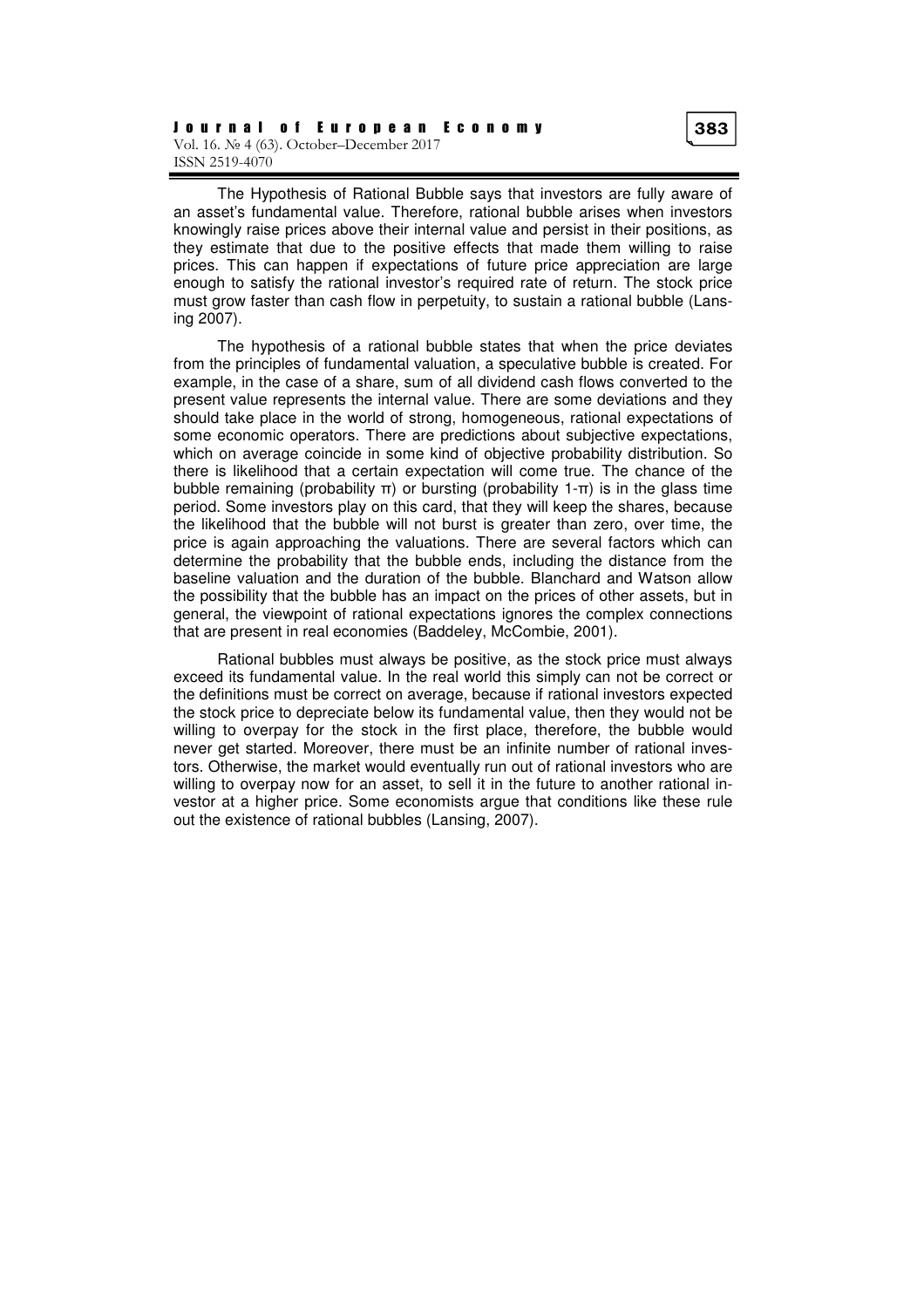### Relative indicators in a bubble

Many studies have documented that excess returns (investment returns from a security or portfolio that exceed the riskless rate on a security generally perceived to be risk free) on financial market move in cycles. Researches on the interactions between different types of cycles have produced a number of important policy lessons. Economic theory moved toward the study of economic fluctuations rather than cycles, and the term «business cycle» lost its original meaning. Starting with Fisher (1933), a number of researches emphasize the importance of financial cycles for the real economy. Communale and Hessel (2014) find that financial cycle explains domestic demand movements better than business cycle and that crisis countries experienced surprisingly similar divergences of financial factors, thus suggesting their importance. This finding is implicitly found also in Borio (2012). Studies (Forest et al., 2014) trying to asses the current position in the cycles through the prism of historical combinations of the business financial and monetary cycles suggest that, while business and monetary cycles move in tandem most of the time, financial cycles appear to follow their own path. They also find that business cycle expansion is clearly beneficial for risky bonds, while the re-leveraging and house price increases that take place during the financial cycle expansion tend to lower the returns on corporate bonds. Finally, the utmost priority, after synthesizing the changes in business, financial, and monetary cycles, is still to correctly measure the probabilities of the cycles moving into the contraction or expansion phase.

According to Moshinsky (2017), there are two important cycles to pay attention to: short-term debt cycle and the debt super cycle (or long-term debt cycle). A debt super cycle is defined by the period since the Second World War in which debt levels have inched persistently higher. This trend has been driven by the use of monetary policy in the wake of shocks. The policy's response ended in unsustainable levels of first private and now public debt. Lo and Rogoff (2015) argue that the financial crisis/debt supercycle view provides much more accurate and useful framework for understanding what has transpired and what is likely to come next. The symptoms of excessive debt are exhibiting themselves in the form of continued low economic growth and excessive volatility. As of 2017, we are eight years into the expansion phase of the business/short-term debt cycle, which lasts about eight to 10 years – and near the end of the expansion phase of long-term cycle, which typically lasts 50–75 years.

In this moment (June 2017), we believe that the developed markets are in an extremely dangerous situation. While record high stock and bond prices have become more detached from economic reality than ever before, some central bankers have encouraged debt level to surge to a record as well. Massive debt and leverage have simply shifted from primarily a private sector problem to an

384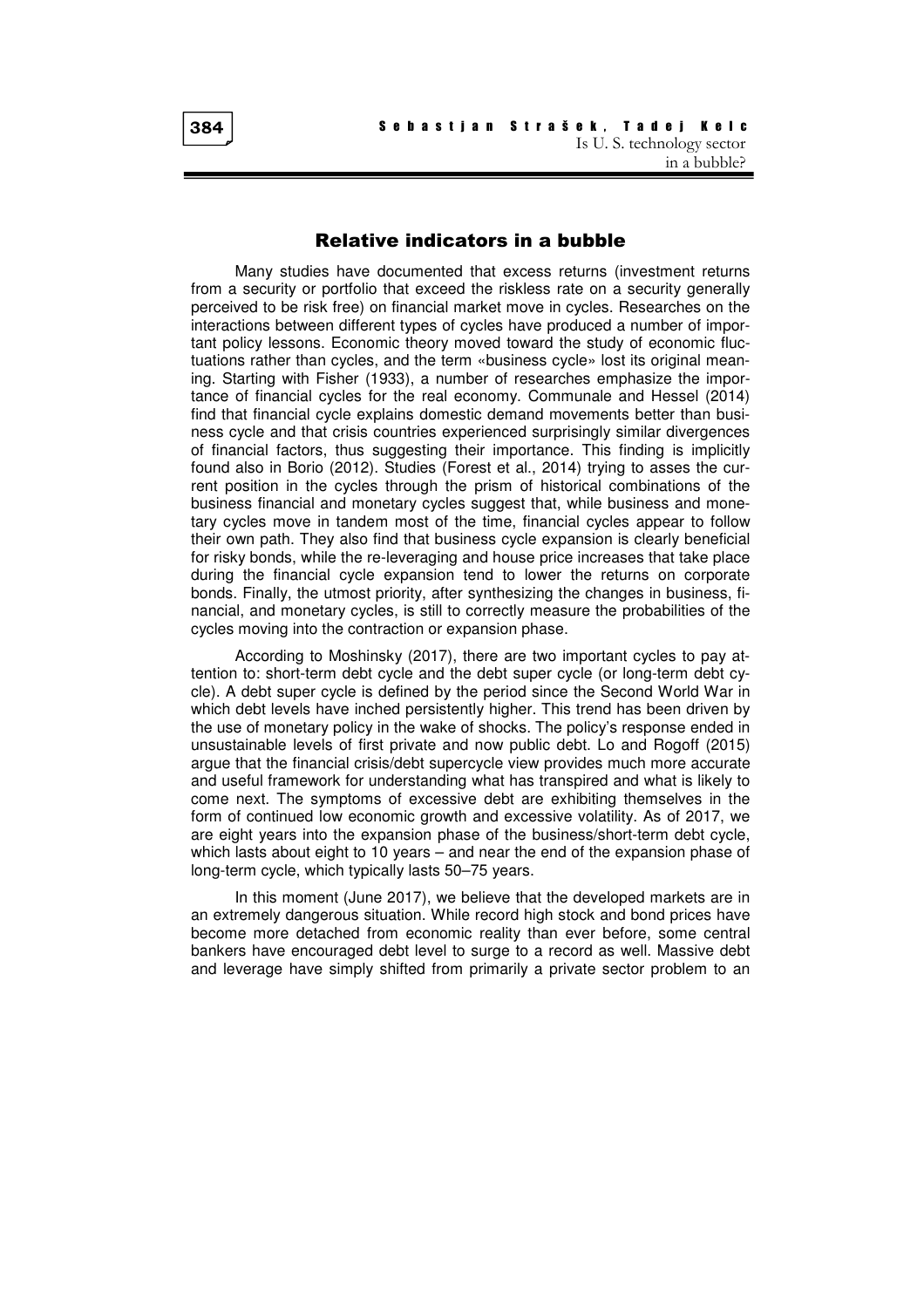even larger public sector problem. Observers (Pento, 2017) find that, with major indices and stock indicators continuing to set record highs, there is further evidence that Wall Street is becoming more complacent with the growing dichotomy between equity and bonds prices (both moving higher) and the underlying strength of the US economy. The same picture is seen in European markets. Comparing total market cap to GDP, it becomes strikingly clear that economic growth has not at all kept pace with booming stock and bond prices in the past five years. The huge debt has been busted from new debt issuance, and debt compulsion which is the result of QE and zero interest rate policy.

There are different views about the danger of recent bubble: the Warren Buffet view is that the market isn't expensive, the American economy is doing well and long term investor should always be engaged; the same position hold Morgan Stanley strategists: they do not believe that the current forward P/E is excessive in light of exceptionally low interest rate environment. They find conceptually invalid to compare P/E ratio today to, say, ratio in the early 1980's when interest rates were in double digits. However, there is a growing number of financial experts that expect an upcoming financial crisis. Especially US markets are experiencing level of risk that is the highest since the 2008 financial crisis. The potential causes of crash scenario on Wall Street are building. Downsize risks stem from several potential factors. Let us review some indicators that represent serious warning signals:

S&P 500 is considered as representative of the market because it includes a significant portion of the total value of the market. S&P 500 is overvalued in 18 of 20 standard valuation metrics. Stocks only trade cheap on free cash flow yield and relative to bonds. P/E multiples, which are probably the most widely used relative metrics, are showing that S&P 500 is overvalued in each one of them. Currently, TTM P/E ratio is 24, 58 compared to the past 40 years mean value of around 19. Last two times that TTM P/E hit above 25 was in the late 1920s and late 1990s. Also, forward P/E ratio of the S&P 500 has risen by more than 80% since 2011, and is now slightly below 19 compared with the past 40 years mean value of 15,2. Moreover, CAPE stands at more than 30 right now, which is the highest value in last 15 years and approaching to its peak level in 1929. This is more than 80 percent higher than the historical mean. All these measures indicate that the stock market is overvalued.

Market's valuation must be looked within the context of other investment opportunities. The stock market prices by themselves are high but earnings are reasonable as there is good earnings growth. Later, differences in opportunities of stocks vs. bonds must also be taken into account. People usually put their funds in three places: cash, stocks and bonds. Despite recent run-up in prices, the best return is still in stocks. The 10-year Treasury note is yielding 2.3 percent, or 0.4 percent inflation is accounted, compared to 3.5 percent after-inflation returns historically for long-term bonds. Even if you took a 20 P/E ratio on the S&P 500 that gives you a 5 percent earnings yield on stocks compared to 0.4 percent in real bond yield. So stocks are much cheaper compared to their history, than bonds are (Schwartz 2017).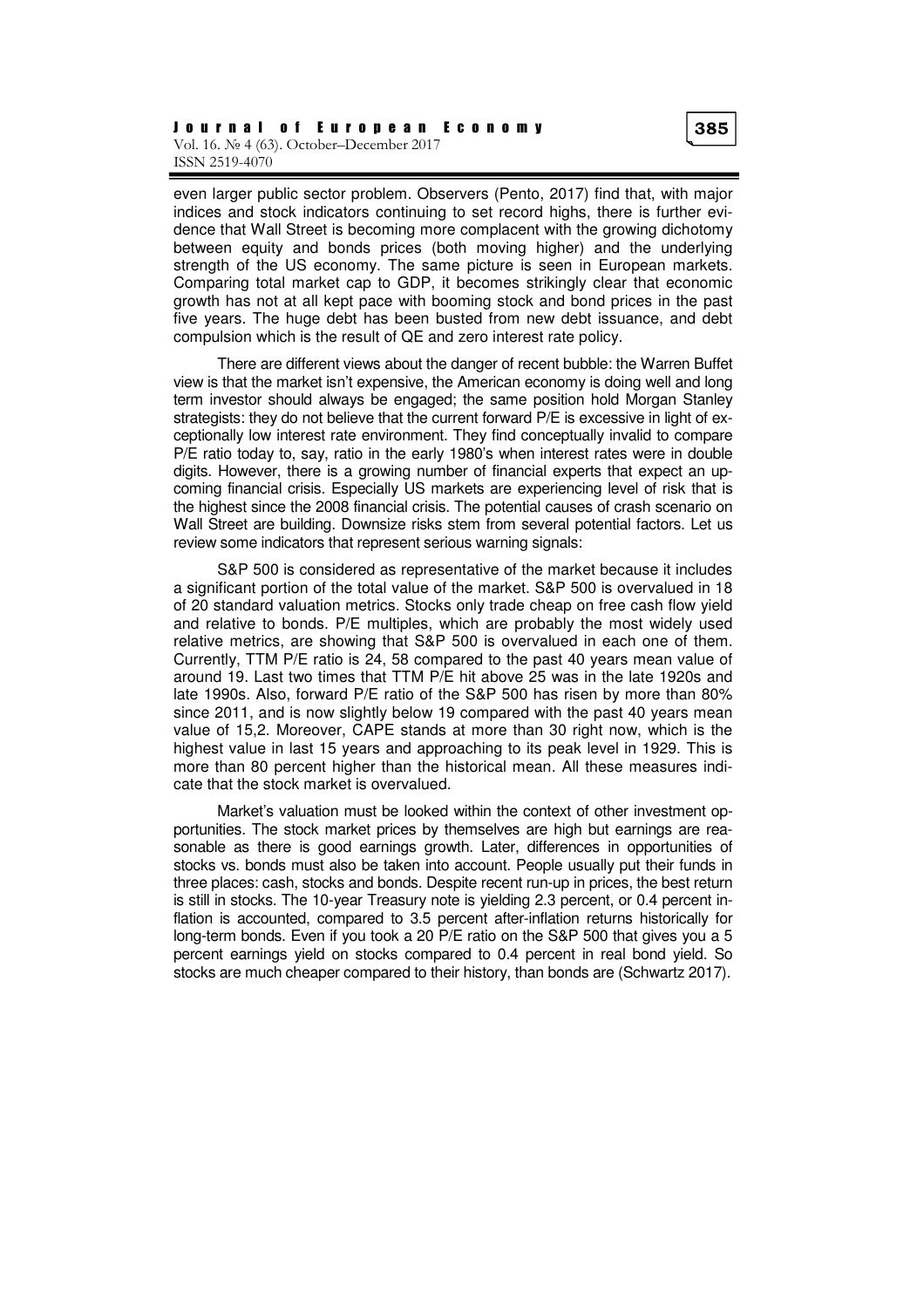#### Figure 1





Shiller explained that even if the CAPE ratio is very high, model still predicts a positive return in the stock market. It seems that today's situation is qualitatively different and a stock market could be in a reasonable range, as long-term interest rates are low. But on the long term, the rates should increase (Shiller 2015). Interest rates are basically almost at zero and have been around that level for some time. When borrowers are paying close to zero interest on loans, that means money is cheap to get. Investors with money generally have a choice: they can save it in interest-paying, risk-free bank accounts or invest it in riskier assets, which may pay more money over time. At zero interest rate, virtually any other kind of investment is likely to pay more because the risk-free alternative generates so low returns. That is how investment asset bubbles get created. Demand will increase for stocks, and other investment assets, and the price tend to go up (Edwards 2014).

Greenwell (2017) believes that due to low inflation and low interest rates, stocks are allowed to carry higher valuations, particularly when more than 40 percent of the companies within the S&P 500 have yields above the 10-year Treasury and payouts are increasing. Investors are struggling with low alternative yields and for the first time in four years are seeing earnings rise due to a marginal uptick in GDP, a slightly improved foreign earnings outlook, and a modestly

386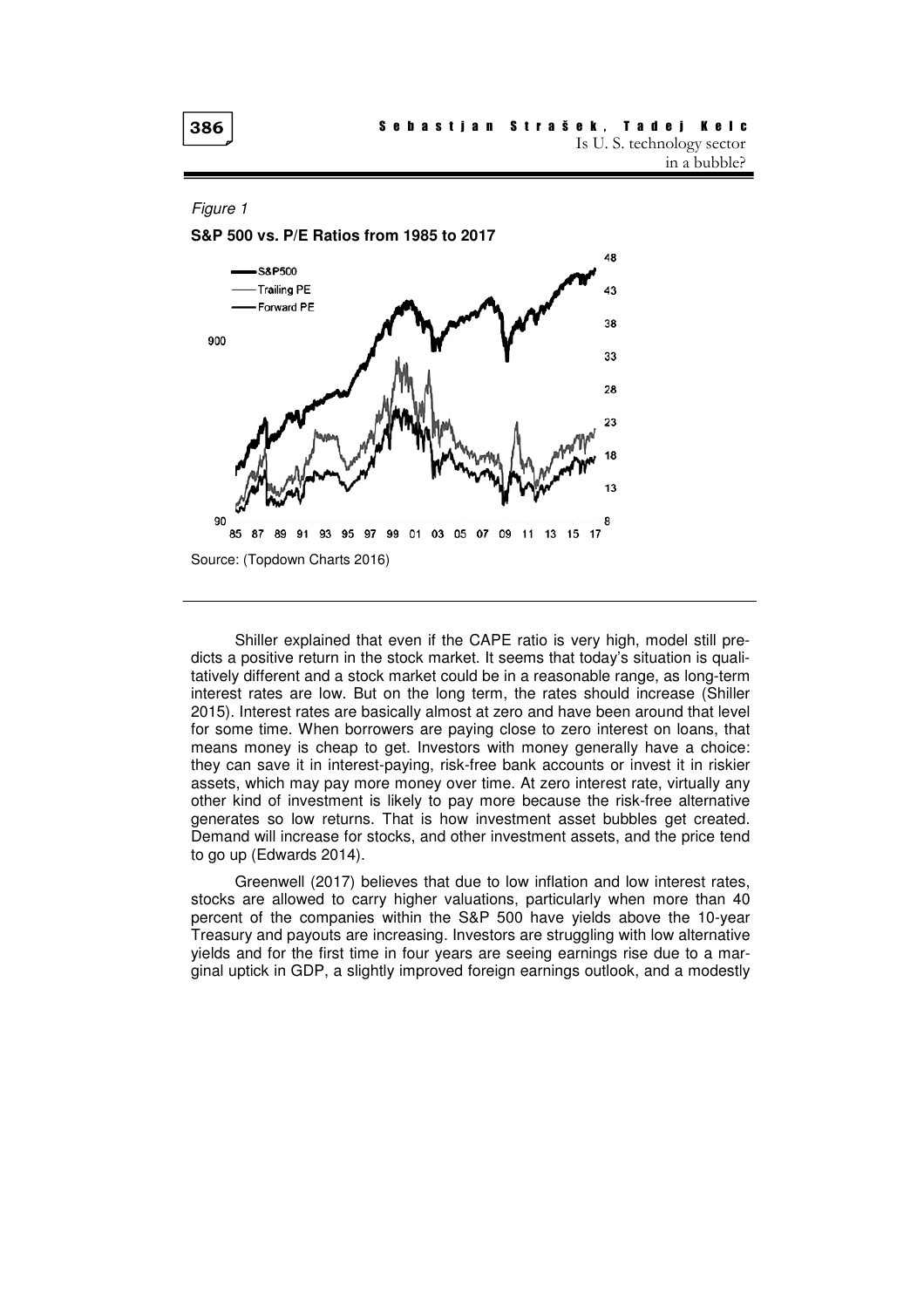weaker dollar. P/S ratio is trading around 2.3 which are extremely high and by this ratio market is looking much more overvalued than by P/E. Total market cap compared to relative GDP is Warren Buffet's favorite metric. It currently stands at 130 percent which is 129 percent increase since 2009. The Wilshire 5000 variant illustrate that today's market is valued extremely high and is similar to the bubble peak in 2007, even though it fell from it's interim high in the first quarter of 2015. From 1970 to 2017, only in 2002 the ratio was higher than it is now (Garret, 2017).

One of the signs that market is in a danger zone is margin debt, which is a measure of speculation and refers to the money that is borrowed by investors to buy stocks. Margin debt hit at all time high of 549.86 billion in July and has more than doubled from 2010. Figure shows us relationship between S&P 500 and margin debt, the percentage growth of each data series from the year 1995, based on inflation-adjusted data. Margin debt grew at the pretty much the same rate as the market from 1995 to late summer of 2000. Leverage surged significantly in late 1999 and peaked in March 2000, the same month that the S&P 500 hit all-time daily high. A similar surge began in 2006, peaking in July 2007, three months before the market peaked. After the market low of 2009, margin debt surged again until the contraction in 2010. In August 2010, Chairman Bernanke hinted of more quantitative easing. Fed periodically increased the easing and the appetite for margin instantly returned. With the QE now history, the latest peak is perhaps a response to the latest market rallies, as the S&P 500 had over twenty record closes since the presidential election (Mislinski 2017).

Actually, there is a big issue among researchers between Nasdaq metrics in 2000 compared to Nasdaq metrics in 2017. Nasdaq Composite Index is showing signs of overheating as the P/E ratio of the Nasdaq is increasing faster than that of the S&P 500. This could show that the market is overvalued, even if those P/E numbers are far from the numbers from early 2000s where P/E ratios were around 100 (Rusli, 2017). The TTM P/E ratio for the Nasdaq Composite Index is 23 today compared to the 107 in March 2000. Using forward earnings, the P/E is standing at 22 compared to the 75 back in March 2000. The cash flow multiples also tell the same story: around 100 then compared with around 25 now. The price-to-book ratio as of April 28, 2017 was 3.9 compared with 7 at the peak in March 2000. Valuation measures, based on book value, reveal that Nasdaq was much more expensive in 2000 than it is now. The lack of assets supporting valuations during the dot.com bubble was a big problem and those assets today generate a lot more revenues and profits (LPL Financial 2017).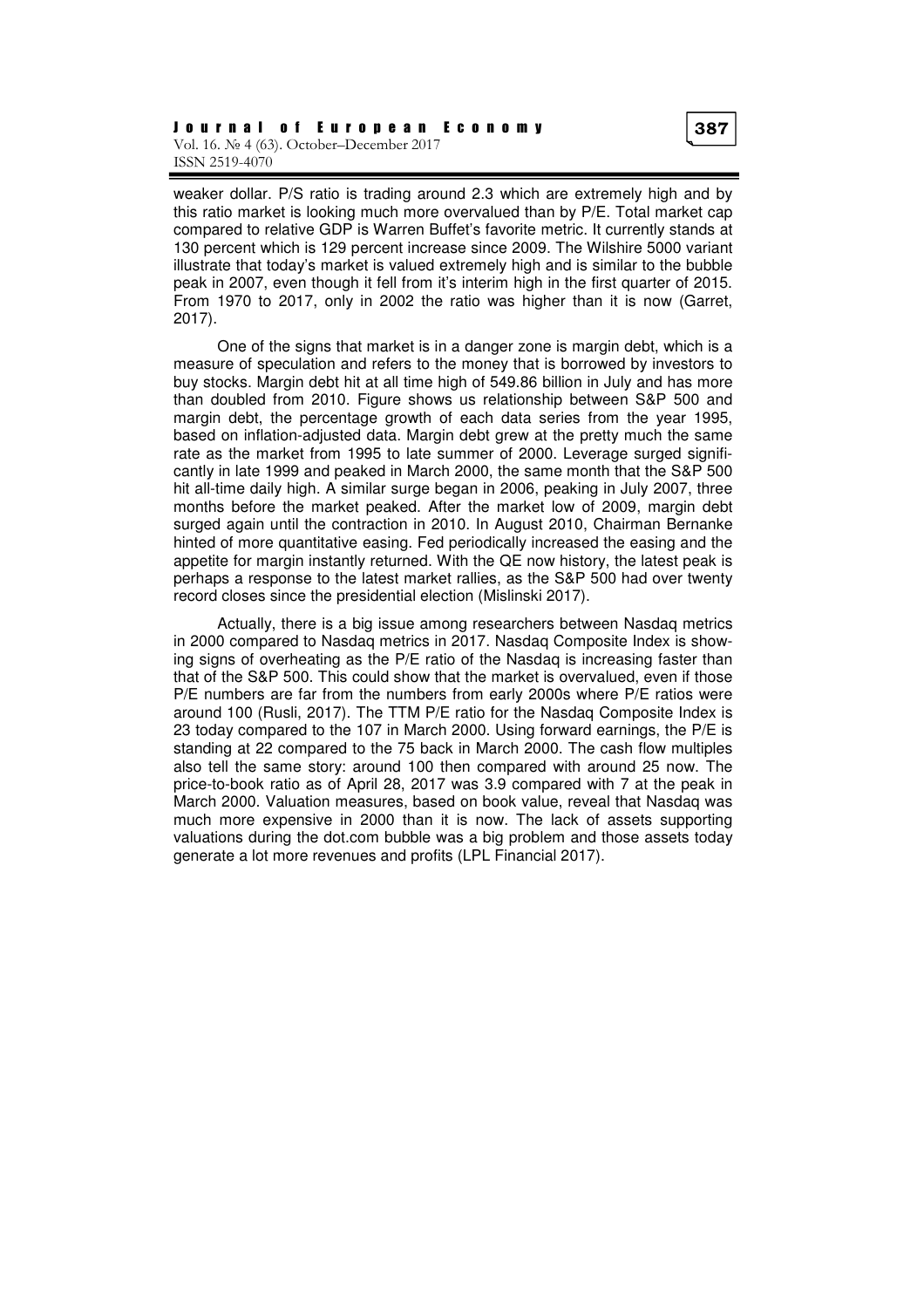388

#### Figure 2

**Comparison between Nasdaq in 2000 and Nasdaq in 2017** 

| THEN<br>2000                                                          | VS.                                                 | 2017                                                                |                                   |
|-----------------------------------------------------------------------|-----------------------------------------------------|---------------------------------------------------------------------|-----------------------------------|
| <b>Nasdaq Trailing 2-Year Gain</b>                                    | 189%                                                | <b>Nasdaq Trailing 2-Year Gain</b>                                  | 22%                               |
| <b>Nasdaq Trailing PE</b>                                             | 107                                                 | <b>Nasdaq Trailing PE</b>                                           | 23                                |
| <b>Nasdaq Forward PE</b>                                              | 75                                                  | <b>Nasdag Forward PE</b>                                            | 22                                |
| <b>Nasdaq P/Book</b>                                                  | 7A)                                                 | <b>Nasdaq P/Book</b>                                                | 3.9                               |
| <b>Biggest Stock</b>                                                  | <b>Cisco</b>                                        | <b>Biggest Stock</b>                                                | Apple                             |
| <b>Tech Sector Weight in Nasdaq</b>                                   | 5775                                                | <b>Tech Sector Weight in Nasdaq</b>                                 | 44%                               |
| Tech Sector Weight in S&P 500                                         | 35%                                                 | <b>Tech Sector Weight in S&amp;P 500</b>                            | 22%<br>120<br>38%                 |
| <b>Consumer Confidence</b>                                            | 145 (Jan 2000)                                      | <b>Consumer Confidence</b>                                          |                                   |
| <b>Percentage of Bulls</b>                                            | 75%                                                 | <b>Percentage of Bulls</b>                                          |                                   |
| <b>Net Purchases of Equity Mutual</b><br><b>Funds at Monthly Peak</b> | \$25 Billion<br><b>Inflow</b>                       | <b>Net Purchases of Equity Mutual</b><br><b>Funds in March 2017</b> | \$14.0 Billion<br><b>Outflow</b>  |
| <b>Stocks as Percent of Household</b><br><b>Financial Assets</b>      | 47.7%                                               | <b>Stocks as Percent of Household</b><br><b>Financial Assets</b>    | 38.5%                             |
| <b>Margin Debt as Percent</b><br>of Market Value                      | 2.5%                                                | <b>Margin Debt as Percent</b><br>of Market Value                    | 2.7%                              |
| <b>Tech Trends</b>                                                    | <b>Flip Phones &amp;</b><br><b>Dial-Up Internet</b> | <b>Tech Trend</b>                                                   | iPhones, Al.<br>& the "Cloud"     |
| <b>Source of Investment Advice</b>                                    | <b>Everyone, including</b><br>cab drivers!          | <b>Source of Investment Advice</b>                                  | <b>LPL Advisors</b><br>of Course! |

Source: (LPL Financial 2017)

Currently, the tech bubble is not only in the publicly listed companies but also among Unicorns or start-ups with private valuations bigger than \$1 billion. Valuations of these companies are larger than GDP of many countries (Rusli, 2017). Every year some of the unicorns go public. This could cause a big problem when the Uber and other top valuated private companies go public with little revenue and negative earnings. When moreover, most unicorns are from U.S. which means that U.S. stock markets could become more overvalued or on the other side, unicorns' values could fall as investments dry up. Most of the unicorns are not yet profitable. Uber, despite its high valuation, is still not profitable after eight years of operation. Uber said that they will become profitable soon and that they will go public in the next few years. Another hot private company is Spotify, a music streaming company. They announced that they are set to make a direct listing on NYSE in 2018. Despite the rising revenue, they still do not generate profits, as losses have risen to €173 million. When these unicorns will go public, the pressure will come to innovate, and unicorns will then have to prove their value to investors. For example, Snap Inc., this year's hottest IPO, couldn't create value and released disappointing first financial statements since going public. Share prices fell well below its IPO level of \$17 to \$14 (Rusli, 2017). The vast majority of new entrants to unicorn list come from either the U.S. or China. So far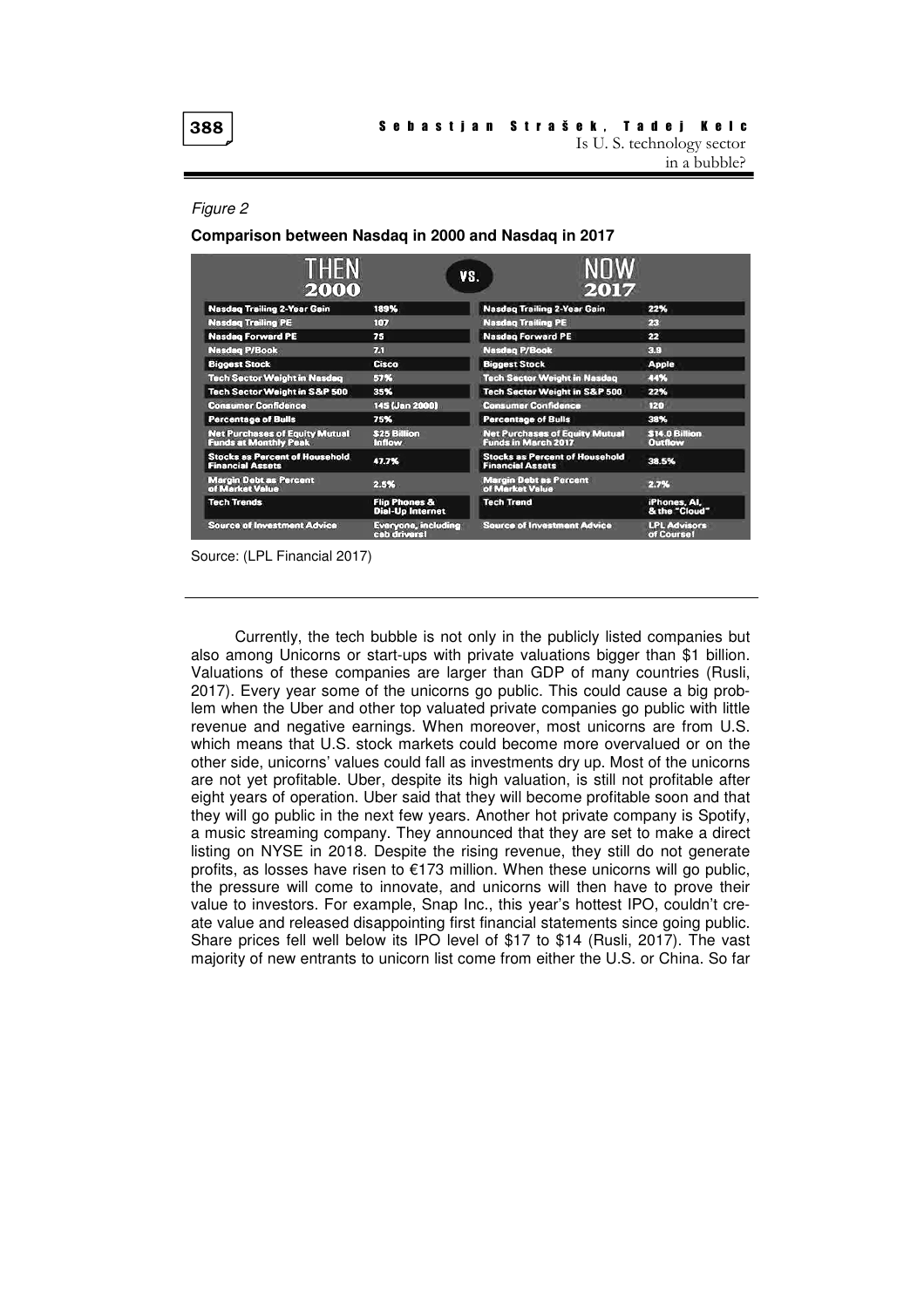this year, there were 13 new unicorns from the U.S. and 8 from China. There are 121 unicorns in the U.S. and 66 in China, out of total 231 (TechCrunch, 2017).

Enthusiasm for technology stocks took the sector's weighting in broad indexes, especially S&P 500 and Nasdaq Composite Index, well above where it had been. Technology sector represents around 22 percent of the S&P 500 Index and 44 percent of the Nasdaq Composite Index. At the peak in March 2000, the technology sector represented about 34 percent of the S&P 500 Index, compared with just 5 percent in the early 1990s. The Nasdaq had a 57 percent technology weighting at the peak of the bubble (LPL Financial, 2017).

The main reason to look at sector weights when trying to find sector bubbles is that it can be one of many potential signs of things getting out of hand at a market top. The experience has been that for things to really get out of hand, there usually is some sort of «story», a mega trend or structural shift. In 2000 it was the the internet and new economy but at present there is yet to be a real story to inspire and give the bull market its final rush (Thomas, 2017).

The tech sector is by far the most dramatic standout, spiking to extreme highs at the peak of the dot.com mania. The next interesting one is the financial sector which went from around 10% to over 20%. Energy was likewise interesting, going from around 5% to 15% at its peak. Health care is included on the figure because it had similar trend as IT and financial sector in recent year (Thomas 2017).

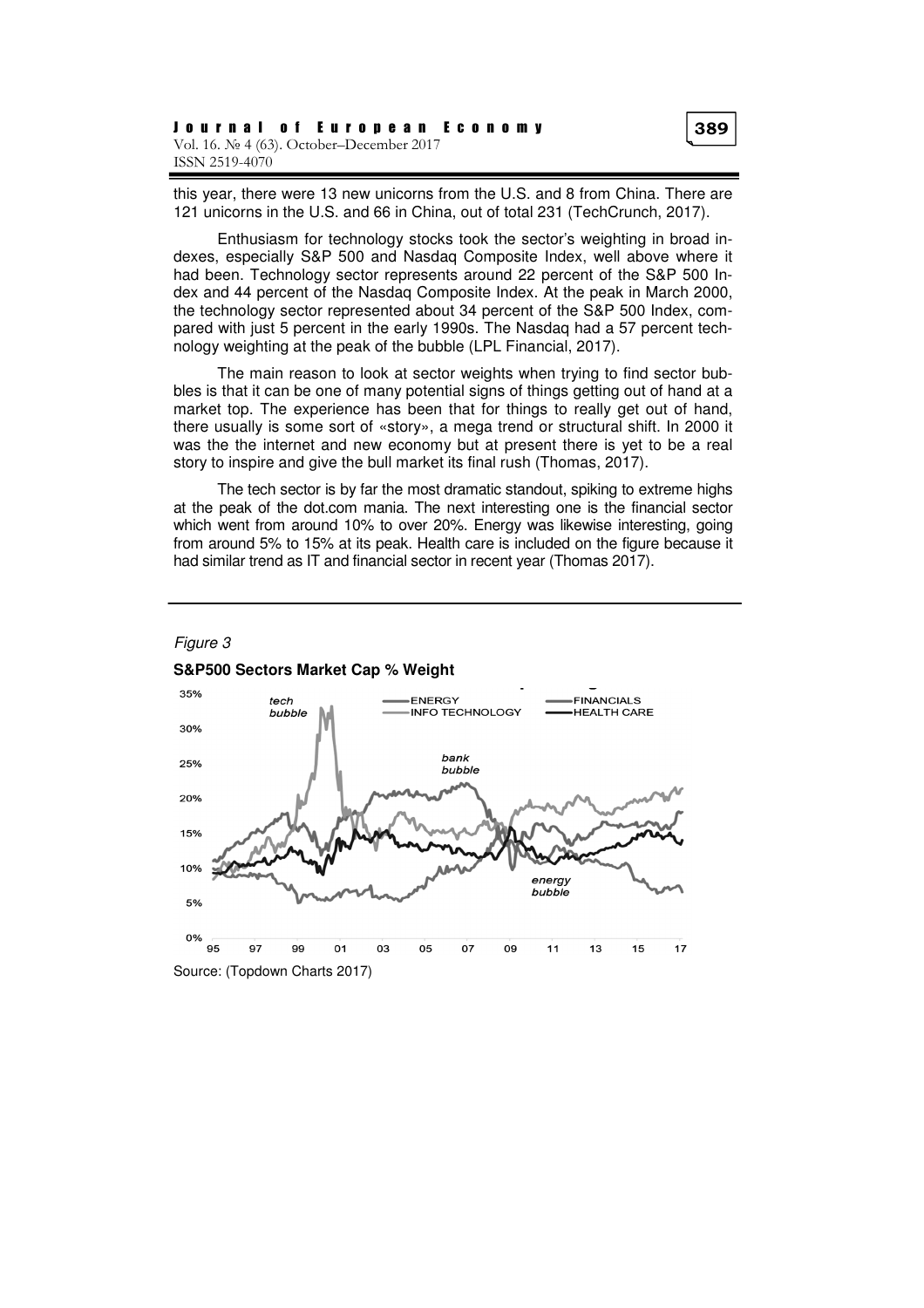FAAMG is synonym for Facebook, Amazon, Apple, Microsoft and Google (Alphabet). They are the biggest five companies by market capitalization, with a market capitalization around \$ 3 trillion. They have been the key drivers of both the Nasdaq and S&P 500 returns in 2017. By June 7, FAAMG stocks have created more than \$660 billion in market value. They represent 13 percent of the S&P 500 but they are responsible for 40 percent of YTD performance of the S&P 500. Also, FAAMG represent 42 percent of the Nasdaq Composite index, but are responsible for 55 percent of the YTD performance of Nasdaq. Comparison between FAAMG stocks at the peak in 2000 and FAAMG stocks now shows that stocks were much more overvalued in Q1 2000. Profitability was the only advantage of the tech bubble, which is normal after all, as these stocks are now more mature.

#### Figure 4

## **Tech Bubble vs. Now**

|                               |             | <b>Size</b>   |                   | <b>Valuation</b> |              | <b>Cash Balances</b> | <b>Cash Flow</b> |                  | <b>Profitability</b> |               |
|-------------------------------|-------------|---------------|-------------------|------------------|--------------|----------------------|------------------|------------------|----------------------|---------------|
|                               |             | <b>SPX</b>    | <b>Market Cap</b> |                  | Cash + ST    |                      | <b>FCF</b>       |                  |                      |               |
|                               |             | Weight        | $($ \$ bn $)$     | <b>P/E (FY2)</b> | Inv.         | Cash / EV            | <b>Margin</b>    | <b>FCF Yield</b> | GP/TA                | <b>ROIC</b>   |
| Tech Bubble (as of 1Q00)      |             |               |                   |                  |              |                      |                  |                  |                      |               |
| Microsoft                     | <b>MSFT</b> | 4.5%          | 581               | 55.1             | 21.205       | 4%                   | 34%              | 1.6%             | 46%                  | 22%           |
| Cisco Systems                 | CSCO        | 4.2%          | 543               | 116.8            | 4.653        | 1%                   | 31%              | 1.6%             | 54%                  | 17%           |
| Intel                         | <b>INTC</b> | 3.6%          | 465               | 39.3             | 11,216       | 2%                   | 27%              | 2.8%             | 43%                  | 21%           |
| Oracle                        | ORCL        | 1.9%          | 245               | 103.6            | 2,768        | 1%                   | 22%              | 2.2%             | 95%                  | 43%           |
| Lucent                        | LU          | 1.6%          | 206               | 35.9             | 1,709        | 1%                   | $-2%$            | $-0.5%$          | 47%                  | 12%           |
| <b>Tech Bubble Aggregated</b> |             | 15.8%         | 2040              | 58.3             | 45,157       | 2%                   | 19%              | 1.6%             | 45%                  | 16%           |
| FAAMG (as of 1Q17)            |             |               |                   |                  |              |                      |                  |                  |                      |               |
| Apple                         | AAPL        | 3.9%          | 815               | 14.9             | 67,101       | 9%                   | 24%              | 8.7%             | 26%                  | 18%           |
| Alphabet                      | GOOGL       | 2.8%          | 587               | 25.0             | 92.439       | 18%                  | 29%              | 5.1%             | 35%                  | 15%           |
| Microsoft                     | <b>MSFT</b> | 2.7%          | 559               | 21.8             | 126.018      | 27%                  | 33%              | 6.2%             | 25%                  | 11%           |
| Amazon                        | AMZN        | 1.9%          | 400               | 89.0             | 22,392       | 5%                   | 7%               | 2.5%             | 67%                  | 10%           |
| Facebook                      | FB          | 1.7%          | 361               | 25.2             | 32,306       | 8%                   | 43%              | 3.6%             | 42%                  | 21%           |
| <b>FAAMG Aggregated</b>       |             | 13.0%         | 2723              | 22.7             | 340,256      | 13%                  | 23%              | 5.6%             | 32%                  | 15%           |
| Advantage                     |             | <b>Bubble</b> | <b>FAAMG</b>      | <b>FAAMG</b>     | <b>FAAMG</b> | <b>FAAMG</b>         | <b>FAAMG</b>     | <b>FAAMG</b>     | <b>Bubble</b>        | <b>Bubble</b> |

Source: (ZeroHedge 2017)

FAAMG group is displaying lower volatility than the much of the market this year. Investors who want low volatility strategy are moving into these stocks. If some events cause rise in the volatility, these passive investors could sell these stocks and exacerbate downside volatility (Boroujerdi 2017). Current bullrun by FAAMG group could be ended with new money flowing into stocks or bar-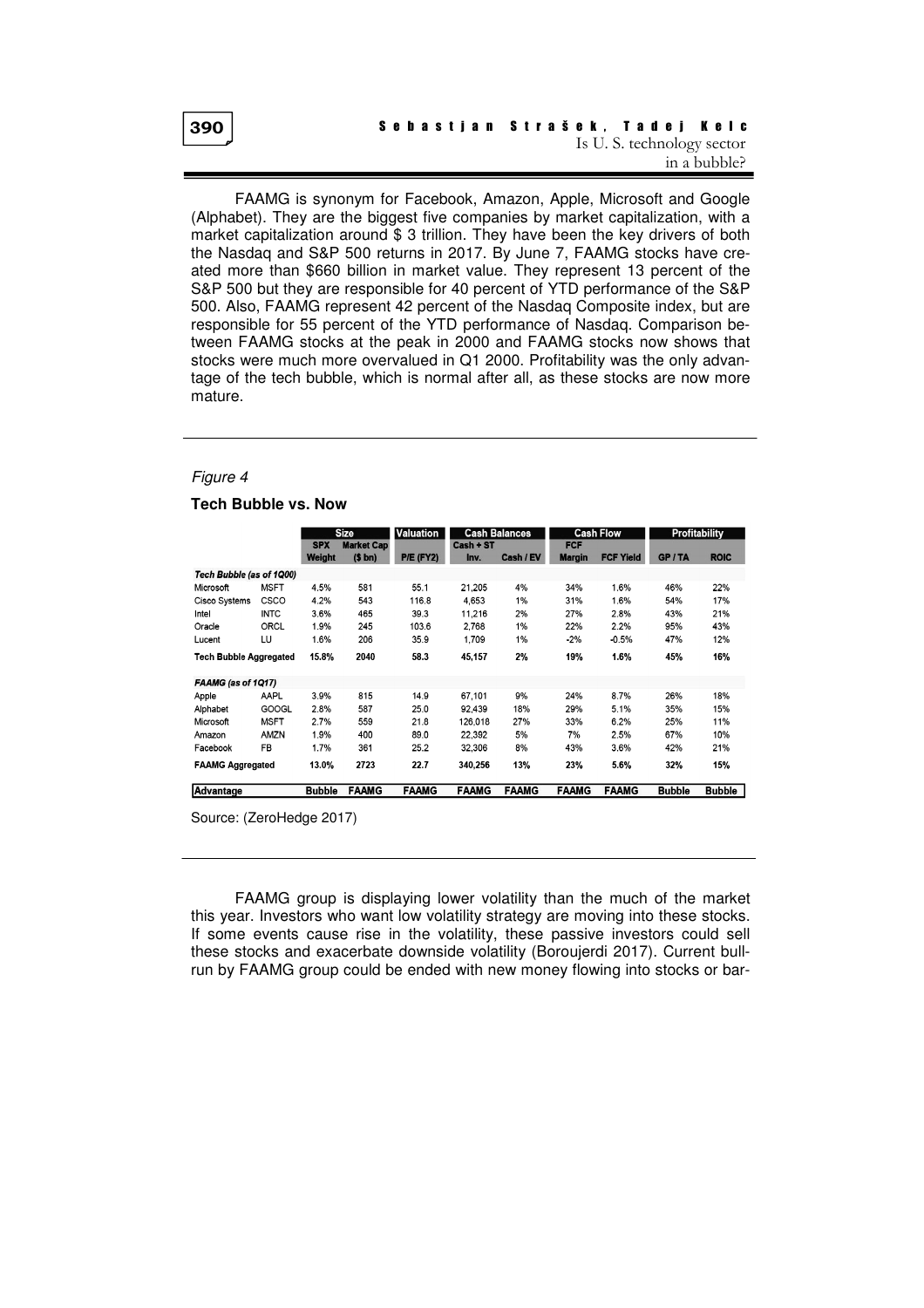391

ring a significant jump in valuations, an event like Apple hitting a market cap of \$1 trillion, or a major merger could be a sign that enthusiasm for tech stock has peaked (Emanuel 2017).

## Conclusions

The U.S. market is heavily overvalued, which can be argued with high values of the relative indicators compared to the historical average. Some standard valuation metrics as P/E, P/B and P/S show that market is overvalued by more than 20 percent. They also show that the market was valued higher only during the Great Depression of 1929 and during the technological bubble in 2000. History has shown that if assets are overvalued, the future returns will probably be low or close to zero. Currently, not only the publicly listed companies are overvalued but also Unicorns, where valuations of these companies are larger than GDP of many countries. Uber, which leads the «pack», is currently valued at more than \$60 billion, despite making loss for the eighth straight year. These are patterns that have been seen in the past, but never at private companies and could have great consequences on the stock markets if they do not deliver results.

A comparison of valuation and sentiment measures, year 2000 versus now, reveals that the Nasdaq appears far from bubble territory and sentiment is far less euphoric today. Even at the price of 6,000, the Nasdaq stands on a much stronger foundation today than it did 17 years ago leading up to the dot.com crash. One of the main factors underpinning the dot.com bubble burst in 2000, was that investors were blindly buying the stocks of any internet company, including those without any revenue or even a working business model. In recent years, the top U.S. tech companies have shown healthy profits. They have also been piling up cash over the years, far more than is being safe. From our perspective, Nasdaq stocks are far from bubble territory by comparing various valuation and sentiment measures in today's market with those back in March 2000.

Bottom line, comparing valuation and sentiment measures today with levels during the dot.com bubble gives us comfort that stocks, particularly the technology and other growth stocks that make up the Nasdaq, should not be avoided. Even on an absolute basis, we find current valuation measures for growth stocks still reasonable, but investors should be wary of rising investment risk.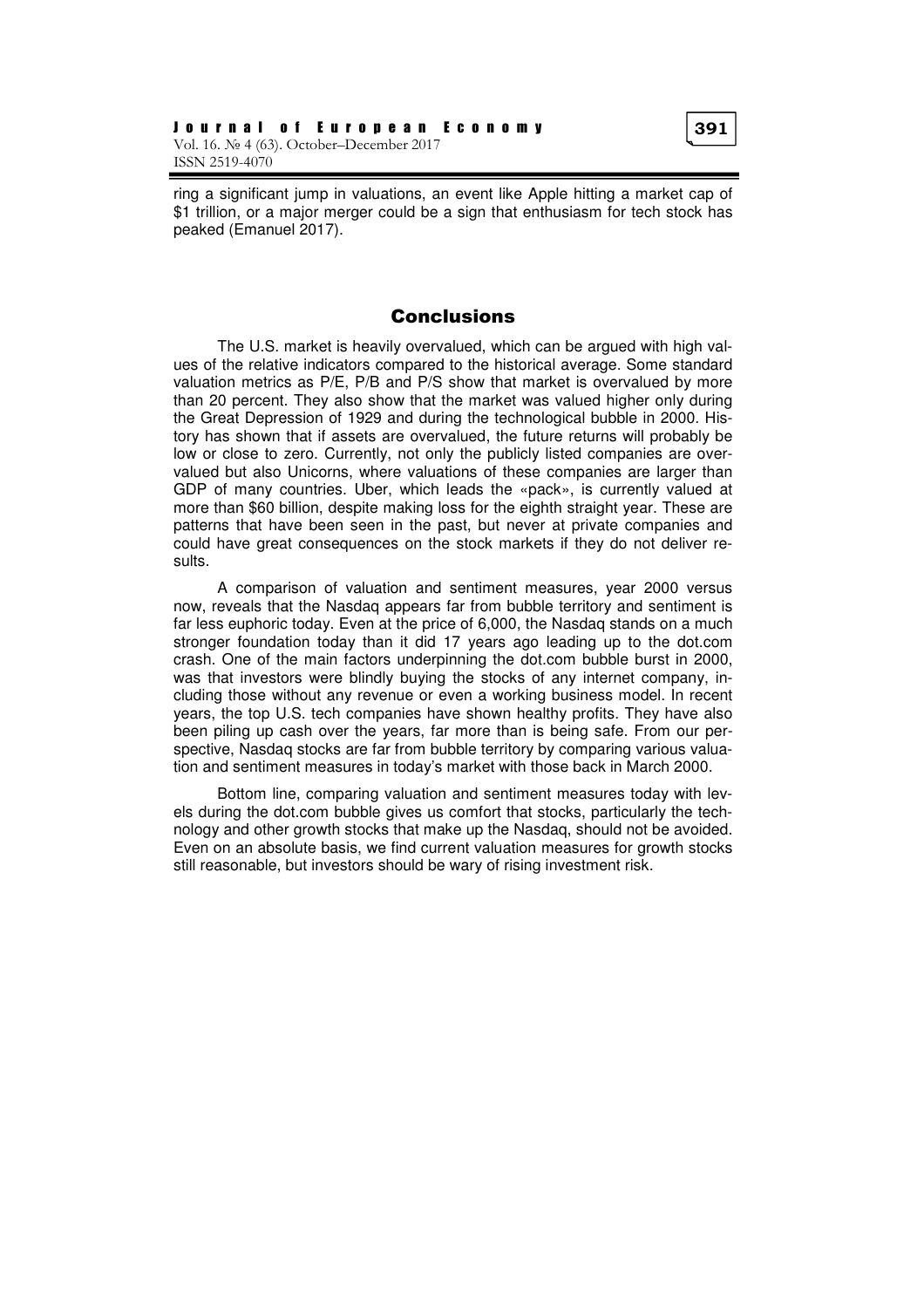392

## References

- 1. Baddeley, M., & McCombie, J. (2001). An historical perspective on speculative bubbles and financial crises: tulipmania and the South Sea bubble. In P. Arestis, M. Baddeley & J. McCombie (edit.), What global economic crisis? (p. 219-243). Basingstoke: Palgrave.
- 2. Borio, C. (2012). The financial cycle and macroeconomics: what have we learnt? BIS Working Papers, No. 395.
- 3. Boroujerdi, R. (2017). Forget FANG: Goldman adopts a new acronym fort he most powerful tech stocks driving market. Retrieved on 2. September 2017 from Business Insider: http://www.businessinsider.com/faamg-tech-stocksmarket-goldman-2017-6
- 4. Cassidy, J. (2002). Dot.con: the greatest story ever sold. New York: Harper-Collins Publishers.
- 5. Comunale, M., & J. Hessel. (2014). Current account imbalances in the euro area: Competitiveness of financial cycle. DNB Working Paper No. 433.
- 6. Durden, T. (2017). FANG Stocks Slammed After Goldman Warns Of «Valuation Air-Pocket». Retrieved on 2. September 2017 from ZeroHedge: http://www.zerohedge.com/news/2017-06-09/big-5-tech-firms-account-55-nasdaqgains-2017-goldman-warns-valuation-air-pocket
- 7. Edwards, J. (2014). Here's The Evidence That The Tech Bubble Is About To Burst. Retrieved on 23. August from Business Insider: http://www.businessinsider.com/evidence-that-tech-bubble-is-at-a-peak-2014-10
- 8. Emanuel, J. (2017). FAAMG is powering the market and that's not unusual. Retrieved on 3. September 2017 from Yahoo Finance: https://finance.yahoo.com/news/5-big-tech-stocks-powering-market-thatsnormal-144945468.html
- 9. Fama, E. F. (1976). Foundations of finance: portfolio decisions and securities prices. New York: Basic books.
- 10. Fischer, I. (1933). The debt-deflation theory of great depression. Econometrica.
- 11. Forest, N., T. Orpiszewski, A. Péters, & G. Kojo. (2014). Riding the cycles: Understanding business, financial and monetary cycles in order to allocate fixed income. White Paper. Candriam Investors Group. New York.
- 12. Garret, O. (2017). 5 Charts That Scream 'This Is It' Here's What to Do. Retrieved on 27. August 2017 from Forbes: https://www.forbes.com/ sites/oliviergarret/2017/03/20/5-charts-that-scream-this-is-it-heres-what-to-do /#4ac84eea4f5a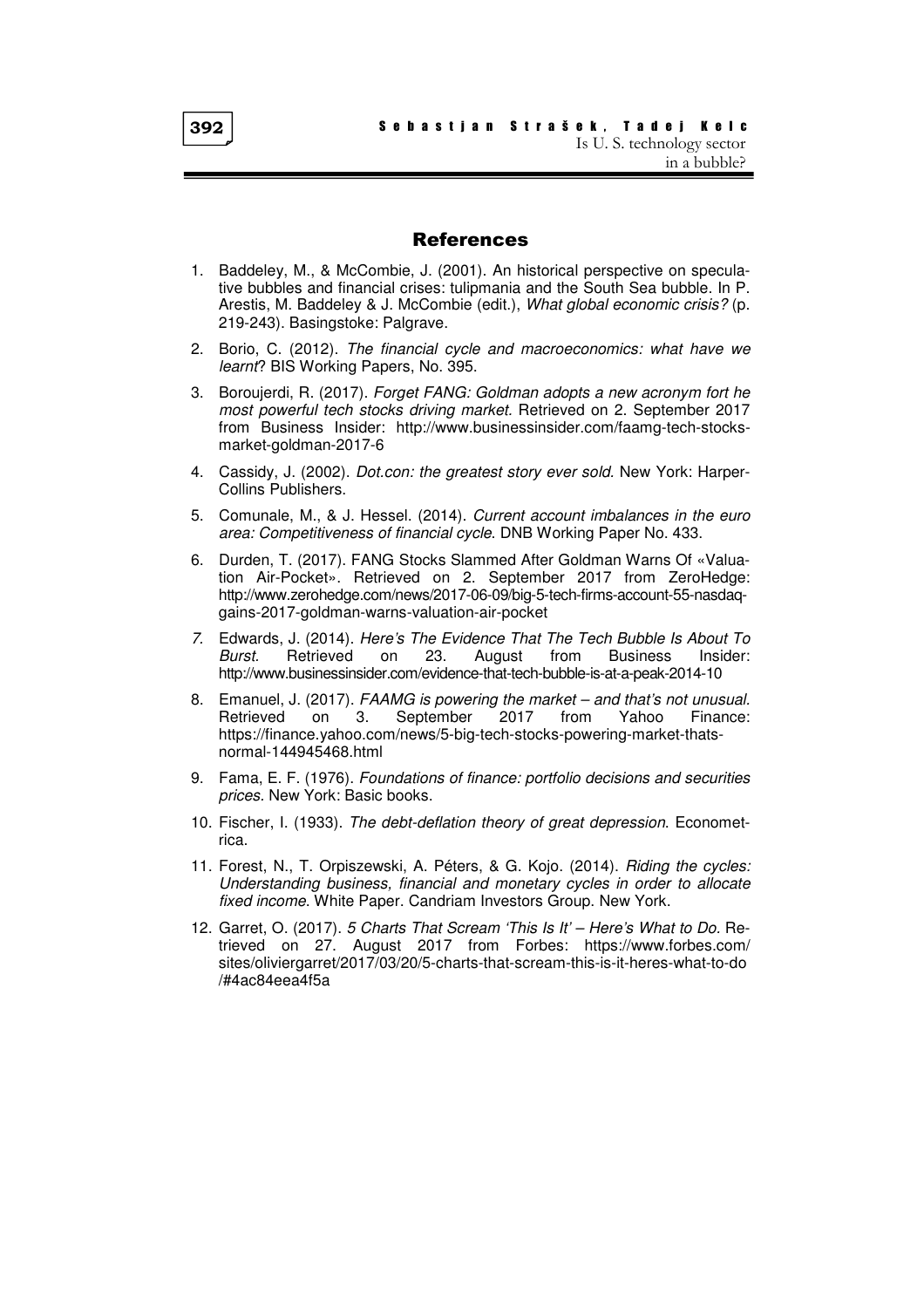- 13. Greenwell, P. (2017). A Closer Look At Valuations: Is The Stock Market Overvalued? Retrieved on 22. August 2017 from Forbes: https://www.forbes.com/sites/adamsarhan/2017/06/19/a-closer-look-at-valuations-isthe-stock-market-overvalued/#4d0e92f4ad01
- 14. Greenwood, R. & Shleifer, A. & You, Y. (2017). Bubbles for Fama. Cambridge: Harvard university.
- 15. Kindleberger, C. & Aliber, R. Z. (2005). Manias, panics and crashes: a history of financial crises. New York: Palgrave Macmillan.
- 16. Lansing, K. J. (2007). Rational and Near-Rational Bubbles Without Drift. Federal Reserve Bank of San Francisco Working Paper 2007-2010. Retrieved on 5. September 2017 from FRBSF: http://www.frbsf.org/ economicresearch/files/wp07-10bk.pdf .
- 17. LPL Financial (2017). Nasdaq 6,000 Then And Now (INFOGRAPHIC). Retrieved on 28. August 2017 from ValueWalk: https://www.valuewalk.com/ 2017/05/nasdaq-6000-now-infographic/
- 18. Mislinski, J. (2017). Market Cap to GDP: An Updated Look at the Buffett Valuation Indicator. Retrieved on 28. August 2017 from Advisor Perspectives: https://www.advisorperspectives.com/dshort/updates/2017/09/ 06/market-cap-to-gdp-an-updated-look-at-the-buffett-valution-indicator
- 19. Moshinsky, B. (2017). Ray Dalio: The 75-year debt super cycle is coming to an end. Business Insider UK, Jan 27.
- 20. Pento, M. (2017). Here's what the market could do for the 3rd time in 17 years. Retrieved from http://www.talkmarkets.com/content/bonds/heres-whatthe-market-could-do-for-the-3rd-time-in-17-years?post=126432.
- 21. Rusli, S. (2017). The tech bubble: how close is it to bursting? Retrieved on 1. September 2017 from The Telegraph: http://www.telegraph.co.uk/technology/ 2017/06/22/tech-bubble-close-bursting/
- 22. Schwartz, J. (2017). Is the U.S. Stock Market Headed Higher or for a Crash? Retrieved on 21. August 2017 from K@W: http://knowledge.wharton.upenn.edu/article/u-s-stock-market-headed-highercrash/#
- 23. Shiller, R. (2015 a). Is the U.S. Stock Market Overvalued? Retrieved on 22. August from K@W: http://knowledge.wharton.upenn.edu/article/is-the-u-sstock-market-overvalued/
- 24. Shiller R. J. (2005). Irrational exuberance. New Jersey: Princeton University press.
- 25. Shiller, R. (2015 b). Robert Shiller: Beware The New Normal Bubble. Retrieved on 22. August from Forbes: https://www.forbes.com/sites/investor/ 2015/06/29/robert-shiller-beware-the-new-normal-bubble/#44617c01a53f